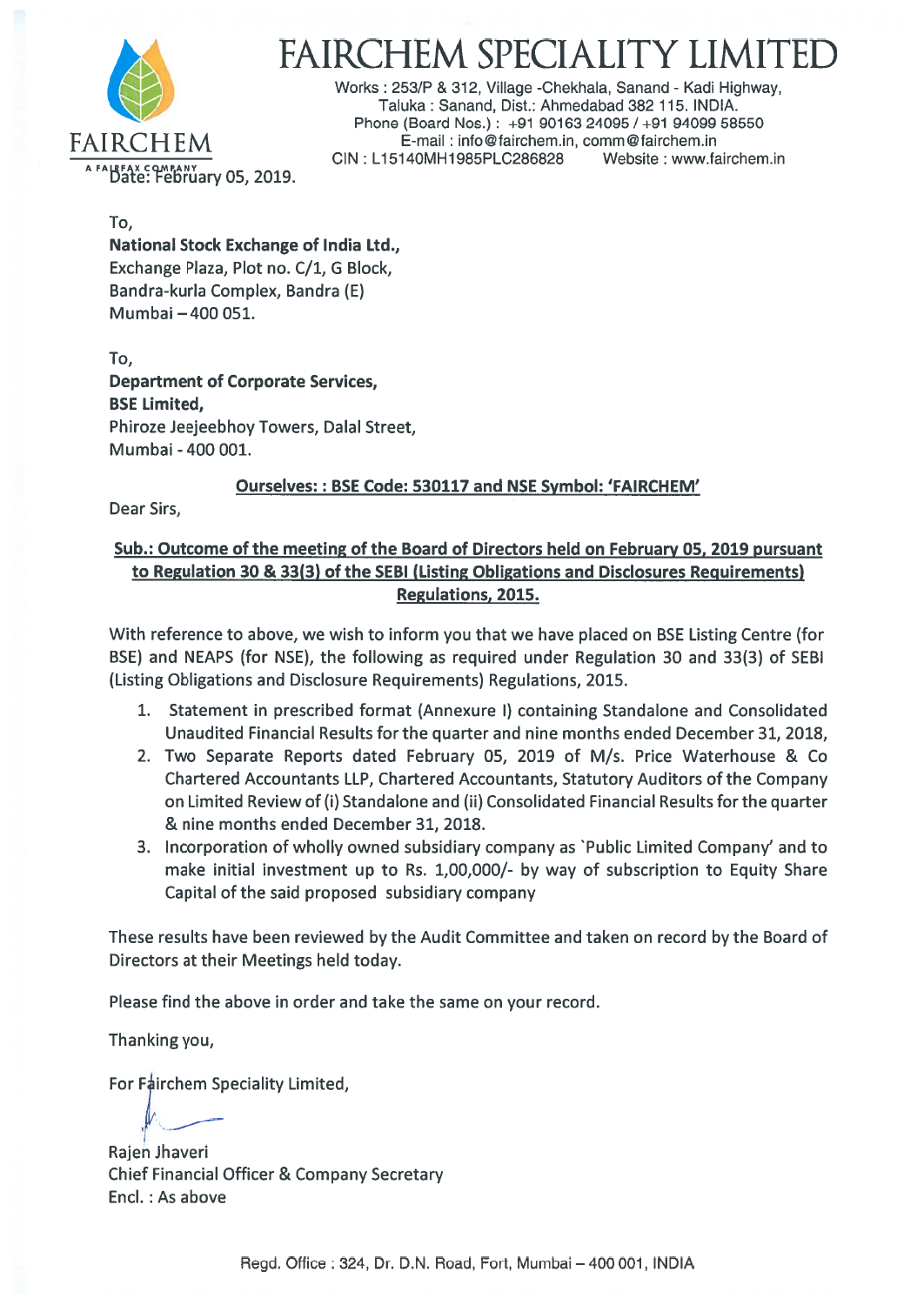

#### FAIRCHEM SPECIALITY LIMITED

### Regd. Office: 324, Dr. D.N. Road, Fort, Mumbai - 400001 FAIRCHEM

Works & Office: 253/P & 312, Village Chekhala, Sanand - Kadi Highway, Taluka Sanand, Dist. Ahmedabad - 382 115, Gujarat, INDIA

Ph.: +91 - 90163 24095, +91 - 94099 58550, Email Id: cs@fairchem.in; Website: www.fairchem.in

CIN: L15140MH1985PLC286828

### STATEMENT OF UNAUDITED STANDALONE FINANCIAL RESULTS FOR THE QUARTER AND NINE MONTHS ENDED 31ST DECEMBER, 2018

|             |                                                                    |                            |                            |                            |                            | (Rs. In Lakhs)             |                          |
|-------------|--------------------------------------------------------------------|----------------------------|----------------------------|----------------------------|----------------------------|----------------------------|--------------------------|
|             |                                                                    | 3 Months ended             |                            |                            | <b>Nine Months ended</b>   | <b>Year ended</b>          |                          |
|             |                                                                    | 31-Dec-2018<br>(Unaudited) | 30-Sep-2018<br>(Unaudited) | 31-Dec-2017<br>(Unaudited) | 31-Dec-2018<br>(Unaudited) | 31-Dec-2017<br>(Unaudited) | 31-Mar-2018<br>(Audited) |
|             |                                                                    |                            |                            |                            |                            |                            |                          |
| $\mathbf I$ | <b>Income</b>                                                      |                            |                            |                            |                            |                            |                          |
|             | Revenue from Operations                                            | 7,428.10                   | 5,364.76                   | 5,848.93                   | 19,080.58                  | 18,272.32                  | 24,283.77                |
| П           | Other Income                                                       | 3.29                       | 395.35                     | 0.48                       | 434.19                     | 251.51                     | 270.35                   |
| III         | Total Income $(I + II)$                                            | 7,431.39                   | 5,760.11                   | 5,849.41                   | 19,514.77                  | 18,523.83                  | 24,554.12                |
| IV          | <b>Expenses</b>                                                    |                            |                            |                            |                            |                            |                          |
|             | Cost of materials consumed                                         | 4,966.97                   | 3,124.54                   | 4,036.95                   | 12,940.72                  | 11,924.53                  | 15,857.14                |
|             | Changes in Inventories of Finished Goods and Work-in-Progress      | (79.13)                    | 388.68                     | (140.28)                   | (276.79)                   | (49.65)                    | 6.94                     |
|             | <b>Excise Duty</b>                                                 |                            |                            |                            |                            | 650.87                     | 650.87                   |
|             | Employee benefits expense                                          | 368.83                     | 383.53                     | 328.51                     | 1,135.92                   | 971.04                     | 1,297.05                 |
|             | Finance costs                                                      | 145.53                     | 142.64                     | 129.19                     | 432.46                     | 412.86                     | 575.57                   |
|             | Power and Fuel                                                     | 509.35                     | 362.74                     | 388.25                     | 1,311.33                   | 1,218.93                   | 1,605.31                 |
|             | Depreciation and Amortisation expenses                             | 142.64                     | 130.55                     | 119.64                     | 401.73                     | 350.62                     | 494.91                   |
|             | Other Expenses                                                     | 414.52                     | 375.58                     | 316.41                     | 1,111.21                   | 1,033.35                   | 1,484.34                 |
|             | <b>Total expenses</b>                                              | 6,468.71                   | 4,908.26                   | 5,178.67                   | 17,056.58                  | 16,512.55                  | 21,972.13                |
| v           | <b>Profit Before Tax (III - IV)</b>                                | 962.68                     | 851.85                     | 670.74                     | 2,458.19                   | 2,011.28                   | 2,581.99                 |
| VI          | <b>Tax expense</b>                                                 |                            |                            |                            |                            |                            |                          |
|             | <b>Current Tax</b>                                                 | 256.85                     | 89.96                      | 194.09                     | 518.28                     | 489.55                     | 573.23                   |
|             | Deferred Tax                                                       | 36.82                      | 50.51                      | 62.35                      | 103.90                     | 141.36                     | 69.07                    |
| VII         | Profit for the period after tax (V - VI)                           | 669.01                     | 711.38                     | 414.30                     | 1,836.01                   | 1,380.37                   | 1,939.69                 |
| <b>VIII</b> | Other Comprehensive Income (OCI)                                   | (7.77)                     | 3.35                       | (12.55)                    | (13.94)                    | (37.66)                    | (0.58)                   |
| IX          | Total Comprehensive Income (VII + VIII)                            | 661.24                     | 714.73                     | 401.75                     | 1,822.07                   | 1,342.71                   | 1,939.11                 |
| X           | Paid -up Equity Share Capital (Face Value of Rs. 10/- each)        | 3,906.27                   | 3,906.27                   | 3,760.98                   | 3,906.27                   | 3,760.98                   | 3,760.98                 |
| XI          | Earning Per Share (EPS) of Rs. 10/- each (Not annualised) (In Rs.) |                            |                            |                            |                            |                            |                          |
|             | Basic                                                              | 1.71                       | 1.82                       | 1.06                       | 4.70                       | 3.53                       | 4.97                     |
|             | Diluted                                                            | 1.71                       | 1.82                       | 1.06                       | 4.70                       | 3.53                       | 4.97                     |

For Fairchem Speciality Limited

Nahoosh Jariwala Managing Director

### For Fairchem Speciality Limited

Mahesh Babani Managin rector

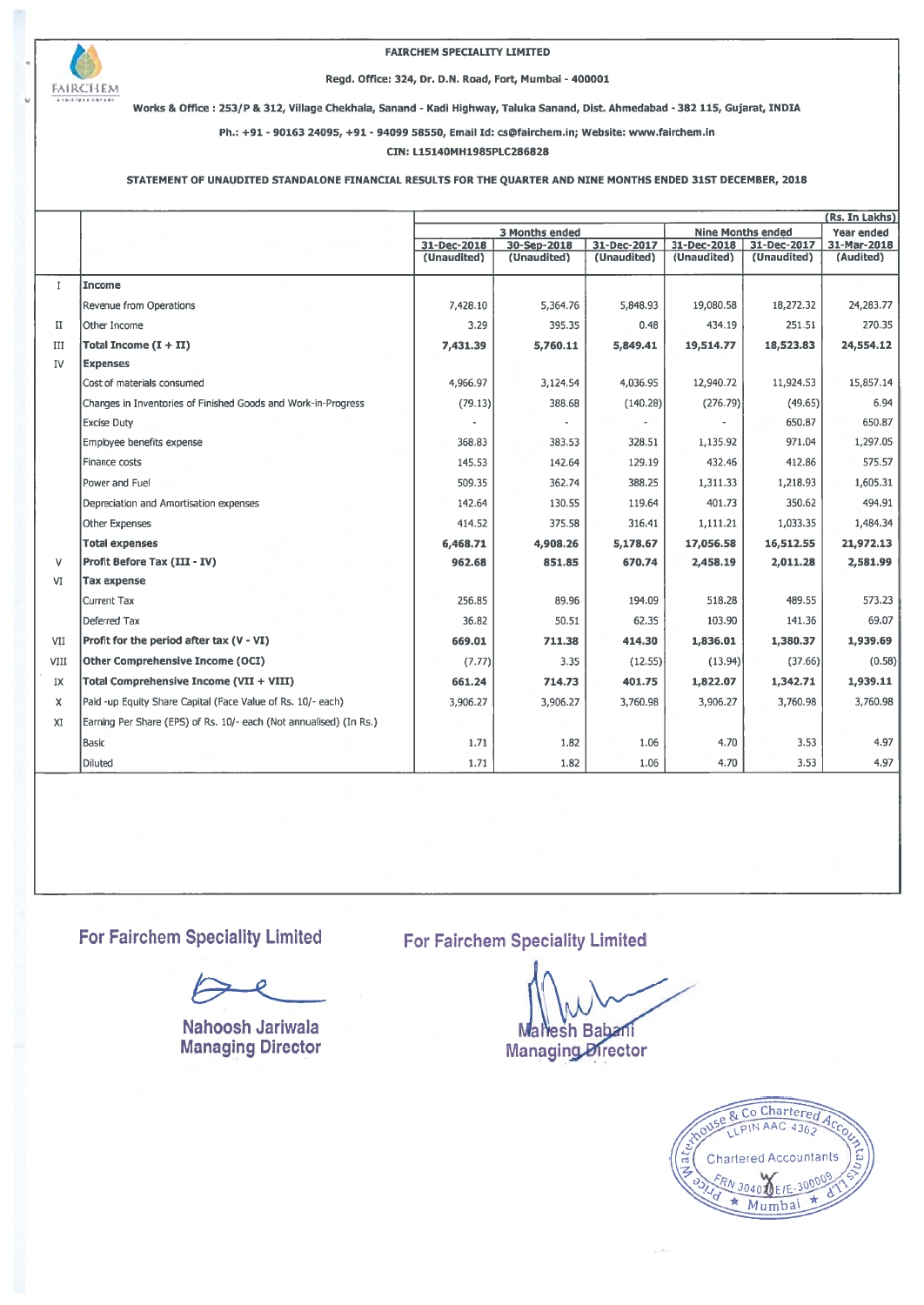#### Notes:

- 1. The above Standalone financial results are prepared in compliance with Indian Accounting Standards ("Ind AS") as notified under section 133 of the Companies Act, 2013 ("the Act") read with Companies (Indian Accounting Standards) Rules, 2015, as amended.
- 2. The Company has opted to publish Standalone as well as Consolidated Financial Results. The above standalone unaudited financial results as reviewed by Audit Committee were approved by the Board of Directors at their meeting held on 5<sup>th</sup> February, 2019. The Statutory Auditors have performed limited review of Company's standalone unaudited financial results for the quarter and nine months ended  $31<sup>st</sup>$  December, 2018.
- 3. The Company is engaged in the business of speciality chemicals viz. Oleo Chemicals and Intermediate Neutraceuticals. As such the company's business falls within a single business segment of Speciality Chemicals, in context of Ind AS 108 - Operating Segments.
- 4. Other Income for the nine months ended 31st December, 2018 and 31st December, 2017 includes dividend on equity shares received from Privi Organics India Ltd., <sup>a</sup> wholly owned subsidiary of the company, of Rs. 375.00 Lakhs and Rs. 250.00 lakhs respectively;
- 5. The Company has adopted Ind AS 115 'Revenue from Contracts with Customers' w.e.f. 1<sup>st</sup> April, 2018. The adoption of this standard does not have any material impact to the standalone financial results of the Company.
- 6. Goods and Service Tax (GST) which was effective from 1<sup>st</sup> July, 2017 has replaced excise duty and certain other indirect taxes. In accordance with the requirements of Ind AS, revenue from operations up to 30<sup>th</sup> June, 2017 is inclusive of Excise Duty and revenue from operations from 1<sup>st</sup> July, 2017 is net of GST. Accordingly, the adjusted revenue from operations (i.e. net of GST and excise duty, as applicable) for comparable purpose is as under:

|                                                                           |                |             |             |                          |                   | (Rs. In Lakhs) |
|---------------------------------------------------------------------------|----------------|-------------|-------------|--------------------------|-------------------|----------------|
| <b>Particulars</b>                                                        | 3 Months ended |             |             | <b>Nine Months ended</b> | <b>Year ended</b> |                |
|                                                                           | 31-Dec-2018    | 30-Sep-2018 | 31-Dec-2017 | 31-Dec-2018              | 31-Dec-2017       | 31-Mar-2018    |
| Revenue from Operations (Net of<br>GST and Excise Duty, as<br>applicable) | 7.428.10       | 5.364.76    | 5,848.93    | 19,080.58                | 17.621.45         | 23.632.90      |

7. The figures for the corresponding and comparative previous periods have been regrouped/ rearranged, wherever necessary, to conform to the classification of the current period.

8. Investors can view the unaudited financial results of the company for the quarter and nine months ended 31<sup>st</sup> December, 2018 on the company's website www.fairchem.in or on the website of the BSE www.bseindia.com or on the website of NSE www.nseindia.com.

> For and on behalf of the Board of Directors, For Fairchem Speciality Limited,

Place: Mumbai Date: February 5, 2019

Nahoosh Jariwala Managing Director (DIN : 00012412)

Mahesh Babani Managing Director (DIN : 00051162)

For Fairchem Speciality Limited

Nahoosh Jariwala Managing Director For Fairchem Speciality Limited

esh Babant **Managing Director** 

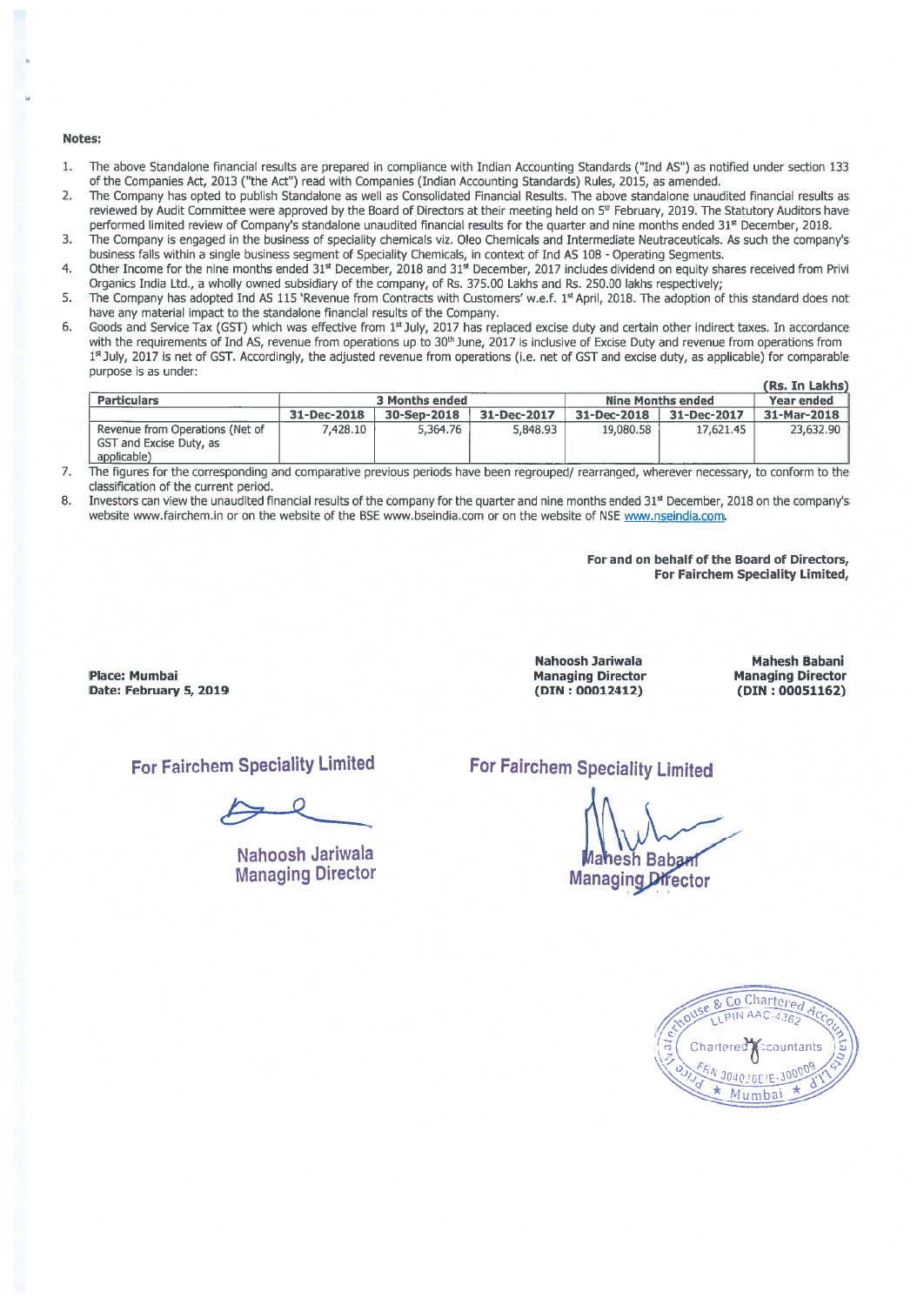## Price Waterhouse & Co Chartered Accountants IL?

The Board of Directors Fairchem Speciality Limited 324, Dr. D.N. Road, fort, Mumbai -400001

- 1. We have reviewed the unaudited financial results of Fairchem Speciality Limited (the "Company") for the quarter ended December 31, <sup>2018</sup> which are included in the accompanying 'Statement of Unaudited Standalone Financial Results for the quarter and nine months ended December 31, 2018' (the "Statement"). The Statement has been prepared by the Company pursuan<sup>t</sup> to Regulation 33 of the SEBI (Listing Obligations and Disclosure Requirements) Regulations, <sup>2015</sup> (the "Listing Regulations, 2015"), which has been initialled by us for identification purposes. The Statement is the responsibility of the Company's management and has been approved by the Board of Directors. Our responsibility is to issue <sup>a</sup> repor<sup>t</sup> on the Statement based on our review.
- 2. We conducted our review in accordance with the Standard on Review Engagement (SRE) 2410, "Review of Interim Financial Information Performed by the Independent Auditor of the Entity" issued by the Institute of Chartered Accountants of India. This Standard requires that we <sup>p</sup>lan and perform the review to obtain moderate assurance as to whether the Statement is free of material misstatement.
- 3. A review is limited primarily to inquiries of company personnel and analytical procedures applied to financial data and thus provides less assurance than an audit. We have not performed an audit and, accordingly, we do not express an audit opinion.
- 4. Based on our review conducted as above, nothing has come to our attention that causes us to believe that the Statement has not been prepared in all material respects in accordance with the applicable Accounting Standards prescribed under Section <sup>133</sup> of the Companies Act, <sup>2013</sup> and other recognised accounting practices and policies, and has not disclosed the information required to be disclosed in terms of Regulation 33 ofthe Listing Regulations, <sup>2015</sup> including the manner in which it is to be disclosed, or that it contains any material misstatement.

For Price Waterhouse and Co. Chartered Accountant LLP Firm Registration Number: 3o4026E/E-300009 Chartered Accountants

Place: Mumbai  $\uparrow$  Partner

Priyapshu-Gundana Date: February 5, 2019  $\sqrt{\phantom{a}}\$ Membership Number: 109553

Price Waterhouse & Co Chartered Accountants LLP, 252, Veer Savarkar Marq, Shivaji Park, Dadar (West) Mumbai -400 028

T: +91 (22) 66691500, F: +91 (22) 66547804 / <sup>07</sup>

Registered office and Head office: Plot No. Y-14, Block ER Sector V, Salt Lake Electronic Complex, Bidhan Nagar, Kolkata 700 091

Price Waterhouse & Co. (a Partnership Firm) converted into Price Waterhouse & Co Chartered Accountants LLP (a Limited Liability Partnership with LLP identity no: LLPIN MC-4362) with effect from July 7, 2014. Post its conversion to Price Waterhouse & Co Chartered Accountants LLP, its CAl registration number is 304026E1E-300009 (ICAI registration number before conversion was 3040265)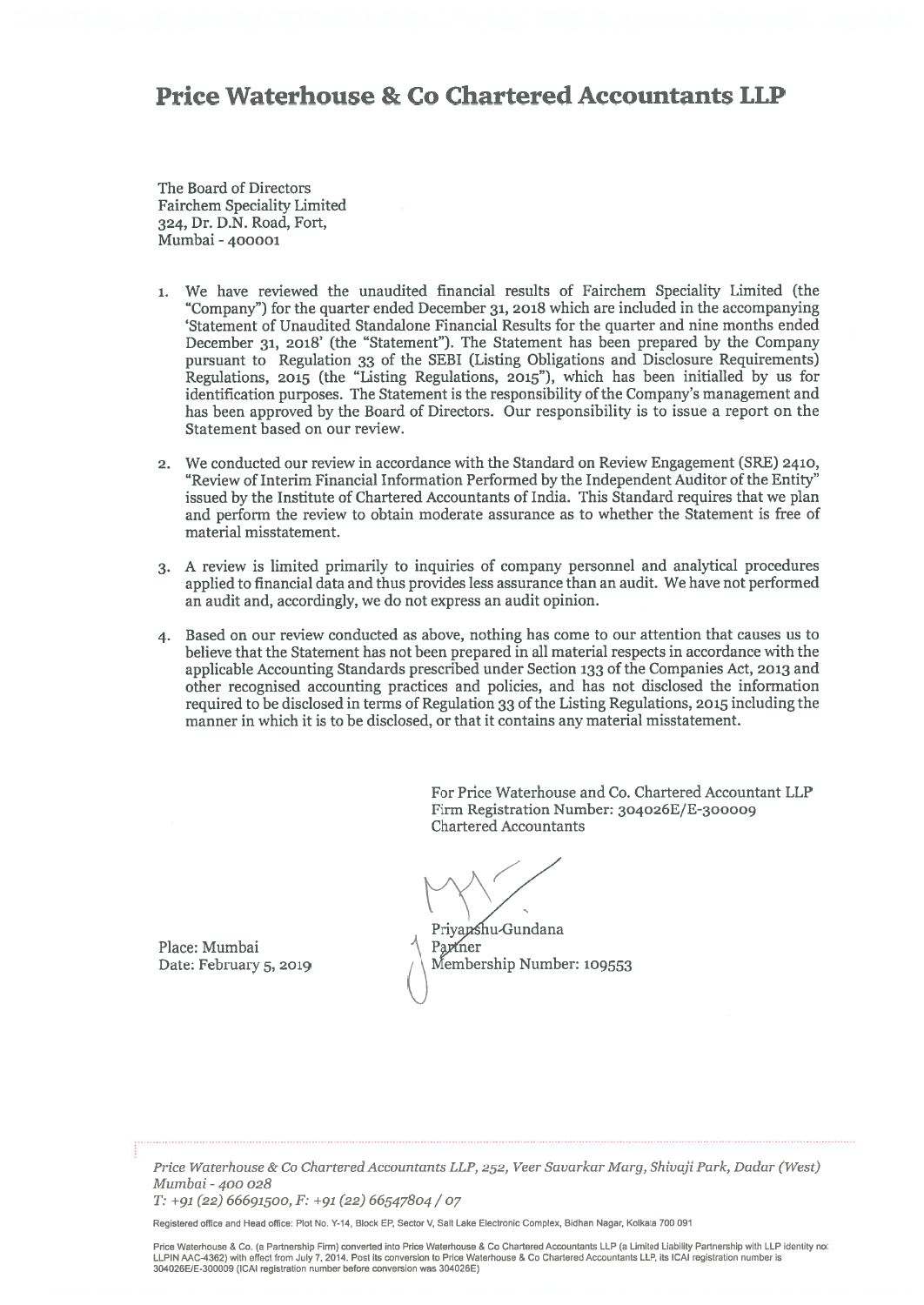

# m FAIRCHEM SPECIALITY LIMITED Regd. Office: 324, Dr. D.N. Road, Fort, Mumbai -400001

& Office : 253/P & 312, Village Chekhala, Sanand - Kadi Highway, Taluka Sanand, Dist. Ahmedabad - <sup>382</sup> 115, Gujarat, INDIA

Ph.: +91 - 90163 24095, +91 - 94099 58550, Email Id: cs@fairchem.in; Website: www.fairchem.in

CIN: 115140MH1985PLC286828

### STATEMENT OF UNAUDtED CONSOLIDATED FINANCIAL RESULTS FOR THE QUARTER AND NINE MONTHS ENDED 31ST DECEMBER, 2018

|              |                                                                    |                |             |             |                            |                            | (Rs. In Lakhs)           |
|--------------|--------------------------------------------------------------------|----------------|-------------|-------------|----------------------------|----------------------------|--------------------------|
|              |                                                                    | 3 Months ended |             |             | <b>Nine Months ended</b>   | Year ended                 |                          |
|              |                                                                    | 31-Dec-2018    | 30-Sep-2018 | 31-Dec-2017 | 31-Dec-2018<br>(Unaudited) | 31-Dec-2017<br>(Unaudited) | 31-Mar-2018<br>(Audited) |
|              |                                                                    | (Unaudited)    | (Unaudited) | (Unaudited) |                            |                            | <b>Refer Note 9</b>      |
| $\mathbf{I}$ | <b>Income</b>                                                      |                |             |             |                            |                            |                          |
|              | Revenue from Operations                                            | 37,822.98      | 28,232.75   | 27,221.22   | 89,949.17                  | 72,408.18                  | 103,950.78               |
| п            | Other Income                                                       | 15.55          | 72.21       | 469.49      | 139.61                     | 1,198.34                   | 1,600.46                 |
| III          | Total Income $(I + II)$                                            | 37,838.53      | 28,304.96   | 27,690.71   | 90,088.78                  | 73,606.52                  | 105,551.24               |
| IV           | <b>Expenses</b>                                                    |                |             |             |                            |                            |                          |
|              | Cost of materials consumed                                         | 26,916.97      | 23,206.00   | 14,937.79   | 65,862.15                  | 45,371.92                  | 63,323.71                |
|              | Changes in Inventories of Finished Goods and Work-in-Progress      | (1,924.16)     | (5, 593.32) | 3,393.63    | (7,928.28)                 | 1,297.18                   | 2,934.15                 |
|              | <b>Excise Duty</b>                                                 |                |             |             |                            | 1,520.70                   | 1,520.70                 |
|              | Employee benefits expense                                          | 1,677.82       | 1,563.04    | 1,460.39    | 4,912.32                   | 4,128.51                   | 5,680.87                 |
|              | Finance costs                                                      | 737.66         | 615.14      | 552.57      | 1,884.89                   | 1,797.03                   | 2,393.99                 |
|              | Power and Fuel                                                     | 1,936.42       | 1,680.82    | 1,829.86    | 5,112.37                   | 5,085.56                   | 6,964.38                 |
|              | Depreciation and Amortisation expenses                             | 1,186.82       | 1,152.07    | 1,045.84    | 3,481.98                   | 3,129.27                   | 4,330.90                 |
|              | Other Expenses                                                     | 2,934.03       | 4,399.05    | 2,749.02    | 9,553.47                   | 7,138.97                   | 10,506.93                |
|              | <b>Total expenses</b>                                              | 33,465.56      | 27,022.80   | 25,969.10   | 82,878.90                  | 69,469.14                  | 97,655.63                |
| V            | Profit before exceptional item & tax (III - IV)                    | 4,372.97       | 1,282.16    | 1,721.61    | 7,209.88                   | 4,137.38                   | 7,895.61                 |
| VI           | <b>Exceptional Income /(Expenses) (Refer Note 8)</b>               | 6,134.90       | (238.61)    |             | (1,054.13)                 |                            |                          |
| VII          | Profit before Tax (V + VI)                                         | 10,507.87      | 1,043.55    | 1,721.61    | 6,155.75                   | 4,137.38                   | 7,895.61                 |
| VIII         | <b>Tax expense</b>                                                 |                |             |             |                            |                            |                          |
|              | Current Tax                                                        | 1,433.14       | 160.05      | 400.00      | 1,812.67                   | 1,086.71                   | 1,907.04                 |
|              | Deferred Tax                                                       | 2,047.24       | 309.82      | 247.76      | 200.71                     | 390.78                     | 653.39                   |
| IX           | Profit for the period after tax (VII - VIII)                       | 7,027.49       | 573.68      | 1,073.85    | 4,142.37                   | 2,659.89                   | 5,335.18                 |
| X            | <b>Other Comprehensive Income (OCI)</b>                            | (87.91)        | 57.73       | (2.59)      | 3.91                       | (41.32)                    | 3.74                     |
| XI           | Total Comprehensive Income $IX + X$ )                              | 6,939.58       | 631.41      | 1,071.26    | 4,146.28                   | 2,618.57                   | 5,338.92                 |
| XII          | Paid -up Equity Share Capital (Face Value of Rs. 10/- each)        | 3,906.27       | 3,906.27    | 3,760.98    | 3,906.27                   | 3,760.98                   | 3,760.98                 |
| XIIII        | Earning Per Share (EPS) of Rs. 10/- each (Not annualised) (In Rs.) |                |             |             |                            |                            |                          |
|              | Basic                                                              | 17.99          | 1.47        | 2.75        | 10.60                      | 6.81                       | 13.66                    |
|              | Diluted                                                            | 17.99          | 1.47        | 2.75        | 10.60                      | 6.81                       | 13.66                    |

For Fairchem Specialty Limited

an i

Nahoosh Jariwala Managing Director

For Fairchem Speciality Limited

hesh Babani Ż **Managing Director** 

8. Co Chartered  $1$  PIN AAC  $4$  16 Chartere 304026E/E ₩ Mumbai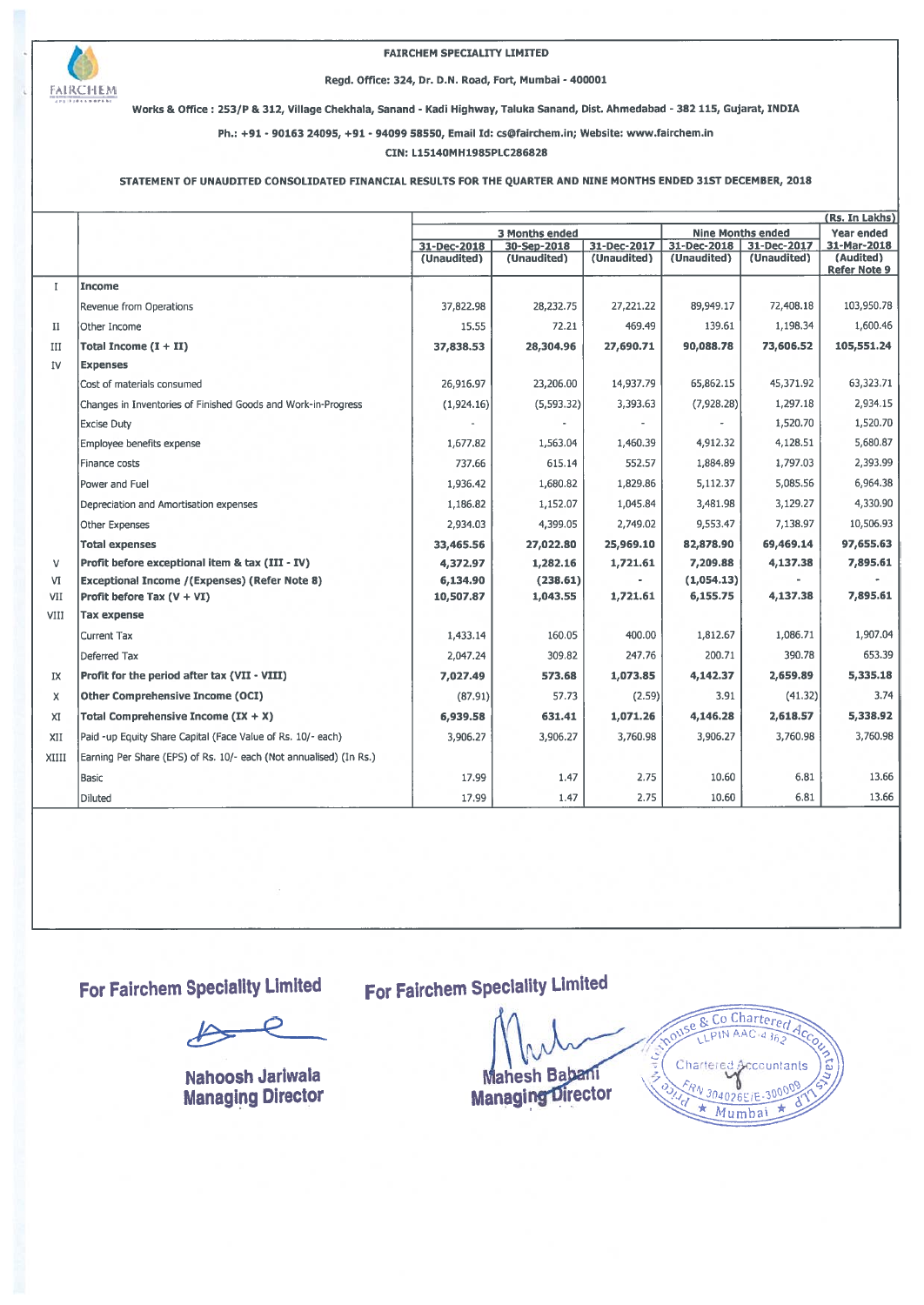#### Notes:

- 1. The above Consolidated financial results are prepared in compliance with Indian Accounting Standard ("Ind AS") as notified under section 133 of the Companies Act, 2013 ("the Act") read with Companies (Indian Accounting Standards) Rules, 2015, as amended.
- 2. The Company has opted to publish Standalone as well as Consolidated Financial Results. The above Consolidated financial results for the quarter and nine months ended December 31, <sup>2018</sup> comprise the results of Fairchem Speciality Limited (the "Company"), Privi Organics India Limited (POlL) (Wholly owned Subsidiary Company), Privi Biotechnologies Private Limited (Wholly owned Subsidiary of POlL) and Privi Organics USA Corporation (Wholly owned Subsidiary of POlL).
- 3. The Company and its subsidiaries are engage<sup>d</sup> in the business of speciality chemicals viz. Oleo Chemicals and Intermediate Neutraceuticals and Aroma chemicals. As such the company and its subsidiary's business falls within <sup>a</sup> single business segmen<sup>t</sup> of Speciality Chemicals, in context of Ind AS 108 - Operating Segments.
- The above consolidated unaudited financial results as reviewed by Audit Committee were taken on record by the Board of Directors at their meeting held on 5<sup>th</sup> February, 2019. The Statutory Auditors have performed limited review of Company's consolidated unaudited financial results for the quarter and nine months ended 31<sup>st</sup> December, 2018;
- 5. The Company and its subsidiaries have adopted Ind AS 115 'Revenue from Contracts with Customers' w.e.f. 1<sup>st</sup> April, 2018. The adoption of this standard does not have any material impact to the consolidated financial results of the Company.
- 6. Goods and Service Tax (GST) which was effective from 1st July, 2017 has replaced excise duty and certain other indirect taxes. In accordance with the requirements of Ind AS, revenue from operations up to 30<sup>th</sup> June, 2017 is inclusive of Excise Duty and revenue from operation from 1<sup>st</sup> July, 2017 is net of GST. Accordingly, the adjusted revenue from operations (i.e. net of GST and excise duty, as applicable) for comparable purpose is as under: (Rs. In Iakhs)

|                                                                           |                       |             |             |                          |                   | TKS. IN LAKIST |
|---------------------------------------------------------------------------|-----------------------|-------------|-------------|--------------------------|-------------------|----------------|
| <b>Particulars</b>                                                        | <b>3 Months ended</b> |             |             | <b>Nine Months ended</b> | <b>Year ended</b> |                |
|                                                                           | 31-Dec-2018           | 30-Sep-2018 | 31-Dec-2017 | 31-Dec-2018              | 31-Dec-2017       | 31-Mar-2018    |
| Revenue from Operations (Net of<br>GST and Excise Duty, as<br>applicable) | 37,822.98             | 28,232.75   | 27,221.22   | 89.949.17                | 70.887.48         | 102,430.08     |

- 7. The figures for the corresponding and comparative previous periods have been regrouped/ rearranged, wherever necessary, to conform to the classification of the current period.
- 8. On April 26, <sup>2018</sup> <sup>a</sup> major fire broke out at the Privi Organics India Limited's (POlL) Unit <sup>2</sup> Plant located at MIDC, Mahad. There had been loss to assets comprising of Inventories, Buildings, Plant and Machinery and other Fixed Assets etc., which were adequately insured including coverage towards loss of profit and replacement cost of fixed assets. As per POlL Management's best estimate, the book value of the assets lost due to fire including incidental cost is Rs. 52.15 Lakhs and Rs. 7,241.18 Lakhs for the quarter and nine months ended December 31, <sup>2018</sup> respectively, which has been debited to the statement of profit and loss and disclosed as an exceptional Item. As per the requirements of the accounting standards, POlL has, during the quarter, realized Rs. 6,187.05 lakhs claim from the Insurance companies which has been adjusted under exceptional items, reflecting net amount of Rs. 1,054.13 lakhs. Further, subsequent to the quarter ended December 31, 2018, POlL has received additional on-account amount of Rs. 2,000.00 Lakhs from the Insurance Company.
- 9. Stamp duty and related costs aggregating Rs. 459.71 Lakhs (net of tax) with respec<sup>t</sup> to the transfer of the immovable assets of the aroma chemical business of Privi Organics Limited to Privi Organics India Limited (POlL) effective for the period 31st March, <sup>2017</sup> had not been appropriately accrued in that year. Accordingly, as per Ind AS 8, POIL has now restated profit for the period ended 31st March, 2017 and corresponding reserves and surplus as at 31st March, 2018 and 31st March, 2017. This does not impact the profit/ loss for the current quarter/ period.
- 10. Summary of key standalone financial results are as follows.

| <b>Particulars</b>      | <b>3 Months ended</b> |             |             | <b>Nine Months ended</b> | Year ended  |             |
|-------------------------|-----------------------|-------------|-------------|--------------------------|-------------|-------------|
|                         | 31-Dec-2018           | 30-Sep-2018 | 31-Dec-2017 | 31-Dec-2018              | 31-Dec-2017 | 31-Mar-2018 |
| Revenue from Operations | 428.10                | 5,364.76    | 5,848.93    | 19.080.58                | 18.272.32   | 24,283.77   |
| Profit before tax       | 962.68                | 851.85      | 670.74      | 2,458.19                 | 2.011.28    | 2.581.99    |
| Profit after tax        | 669.01                | 711.38      | 414.30      | 1.836.01                 | .,380.37    | 1.939.69    |

 $11.$  Investors can view the unaudited financial results of the company for the quarter and nine months ended 31\* December, 2018 on the company's website www.fairchem.in or on the website of the BSE www.bseindia.com or on the website of NSE www.nseindia.com.

> For and on behalf of the Board of Directors, For Fairchem Speciality Limited,

Place: Mumbai Date: February 5, 2019

For Fairchem Speciality Limited

Nahoosh Jariwala Managing Director

Nahoosh Jariwala Managing Director (DIN : 00012412)

Mahesh Babani Managing Director (DIN : 00051162)

For Fairchem Speciality Limited

Mahesh Babani Managing Director